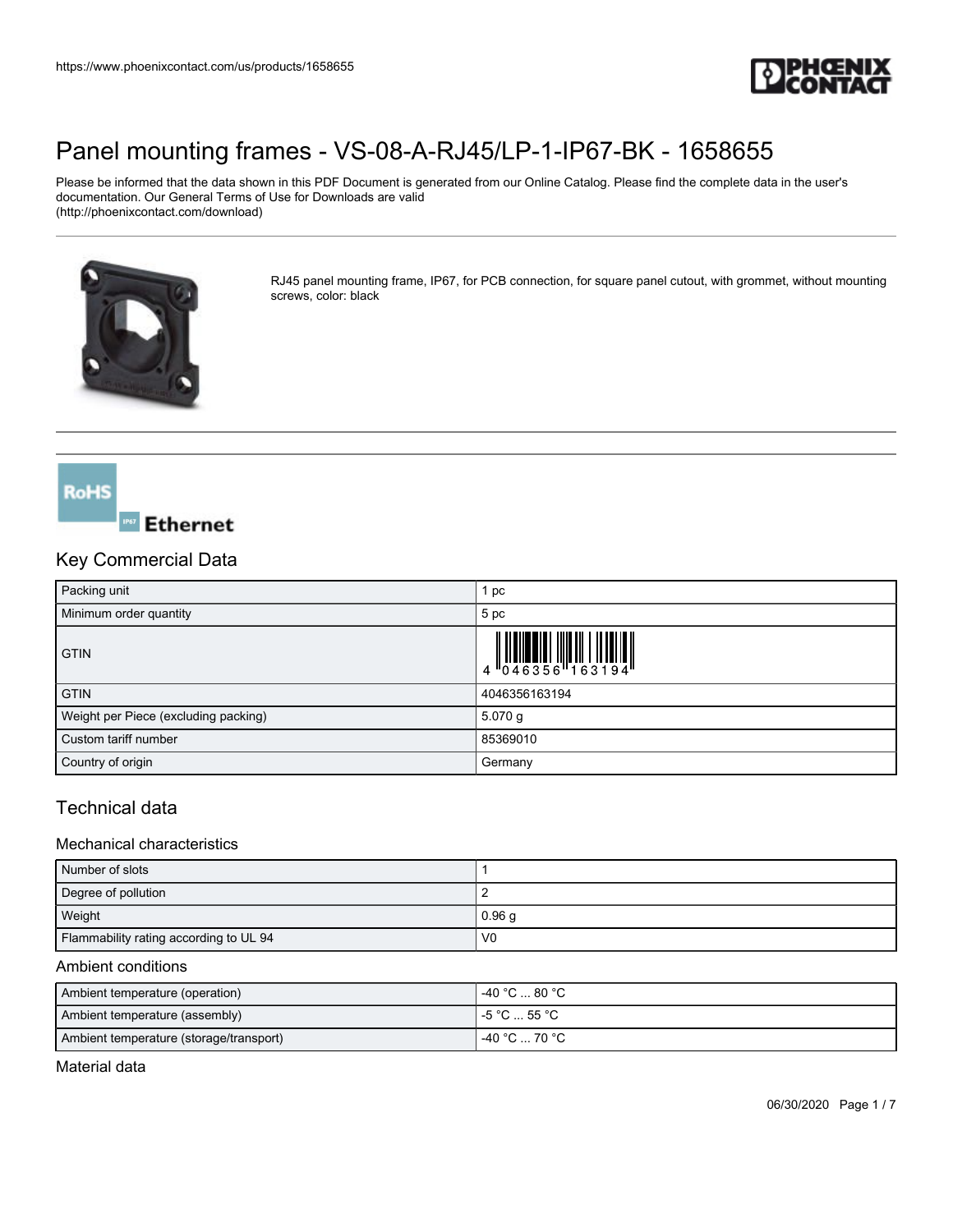

### Technical data

#### Material data

| Housing material                                         | <b>PA</b>                                               |
|----------------------------------------------------------|---------------------------------------------------------|
| Width                                                    | 32.5 mm                                                 |
| Height                                                   | 32.5 mm                                                 |
| Depth                                                    | 20 mm                                                   |
| <b>Electrical characteristics</b>                        |                                                         |
| Degree of pollution                                      | 2                                                       |
| <b>Standards and Regulations</b>                         |                                                         |
| Flammability rating according to UL 94<br>V <sub>0</sub> |                                                         |
| <b>Environmental Product Compliance</b>                  |                                                         |
| China RoHS                                               | Environmentally friendly use period: unlimited = EFUP-e |
|                                                          | No hazardous substances above threshold values          |

Drawings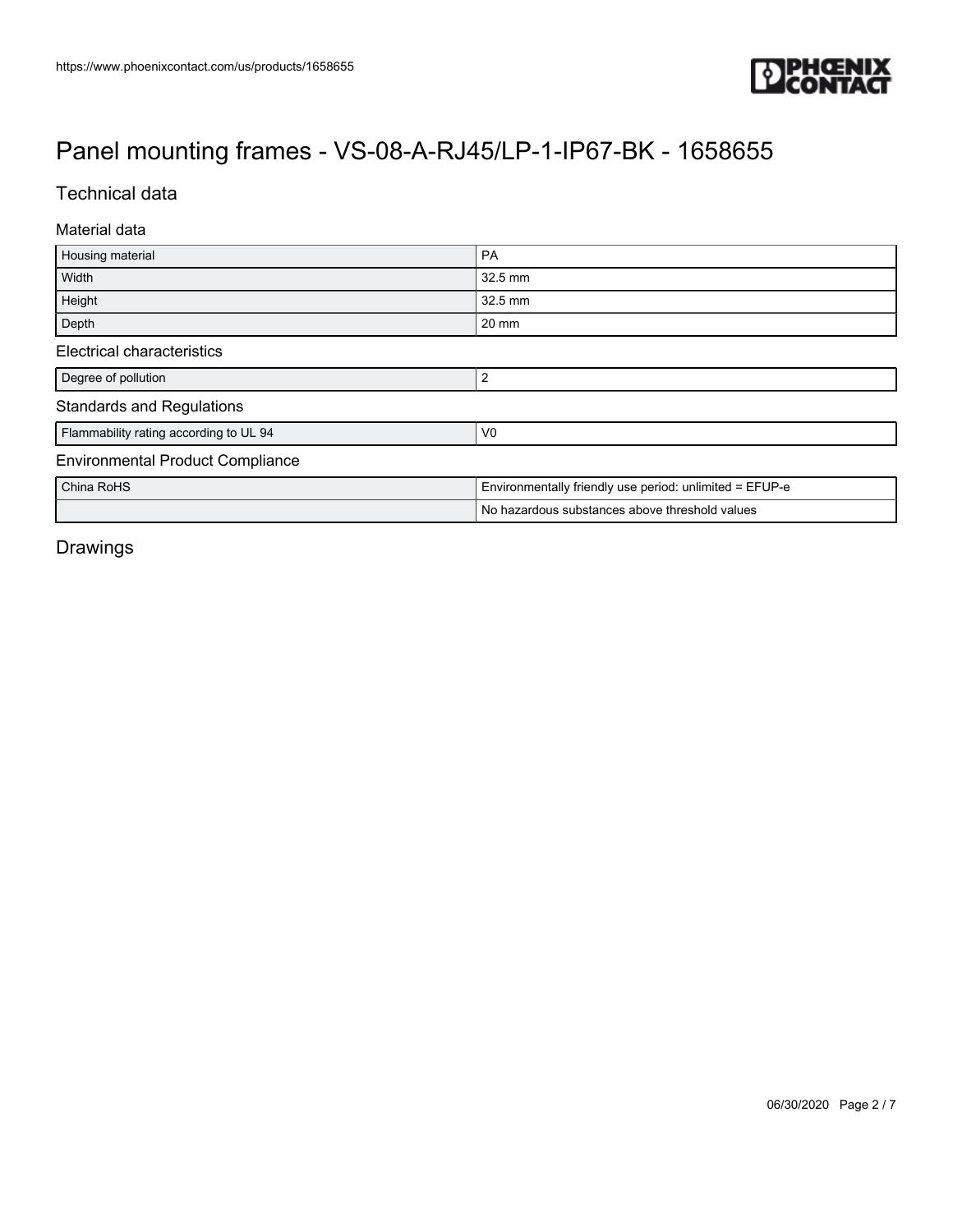



Dimensional drawing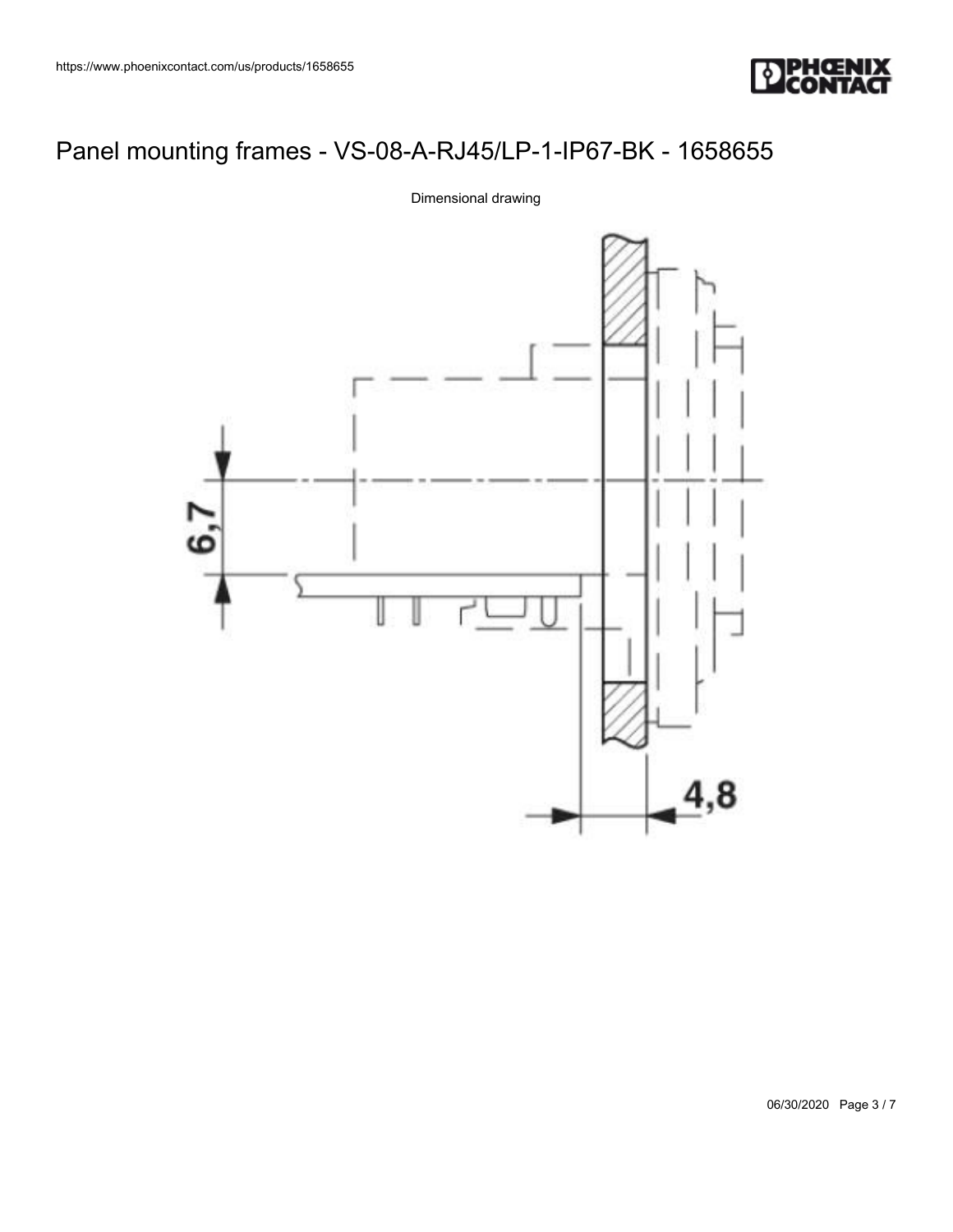



Drilling plan for VS-08-BU-RJ45-6/LH-1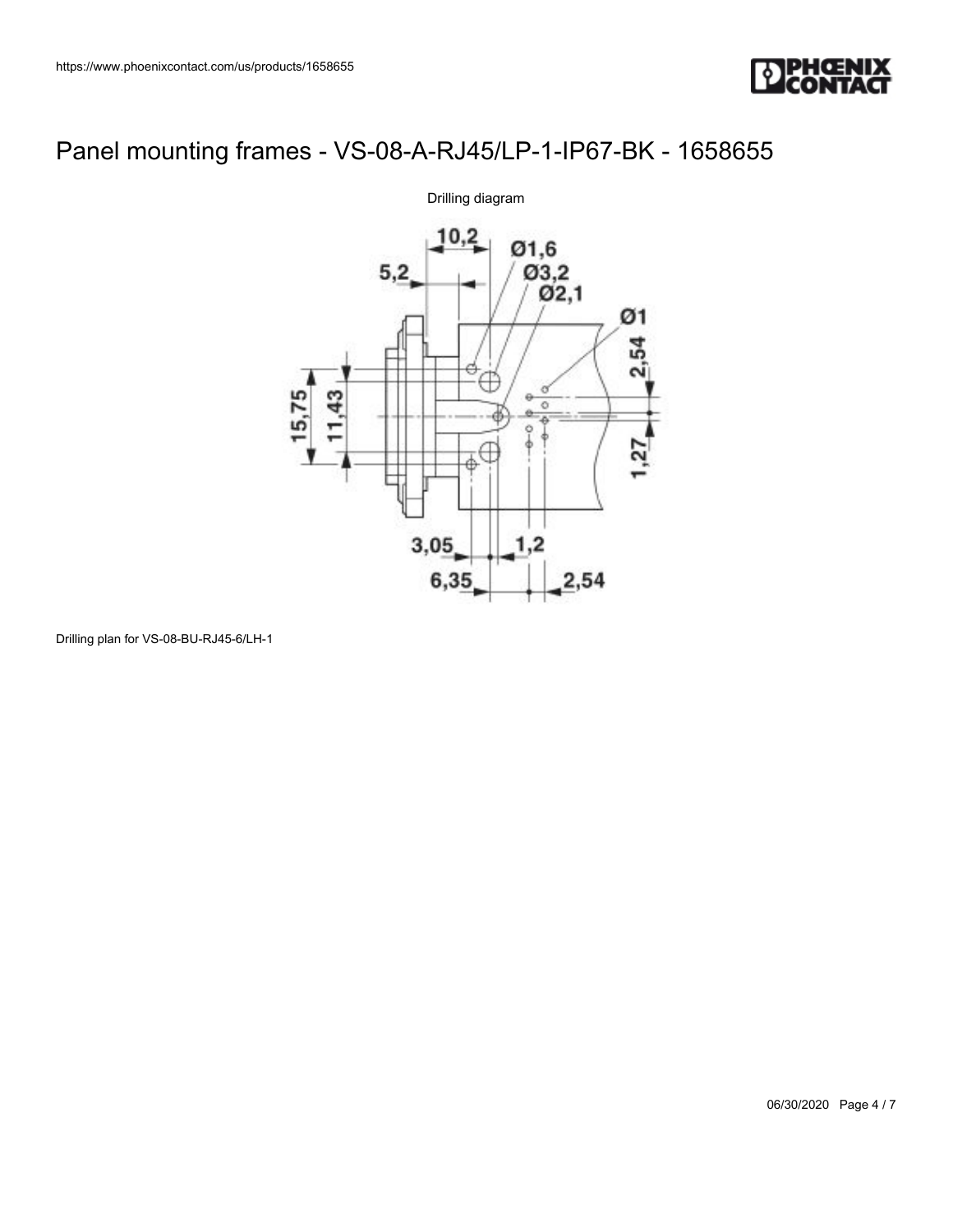



Dimensional drawing

Mounting cutout

### **Classifications**

eCl@ss

| eCl@ss 10.0.1 | 27440210 |
|---------------|----------|
| eCl@ss 4.0    | 27260700 |
| eCl@ss 4.1    | 27260700 |
| eCl@ss 5.0    | 27260700 |
| eCl@ss 5.1    | 27260700 |
| eCl@ss 6.0    | 27261200 |

06/30/2020 Page 5 / 7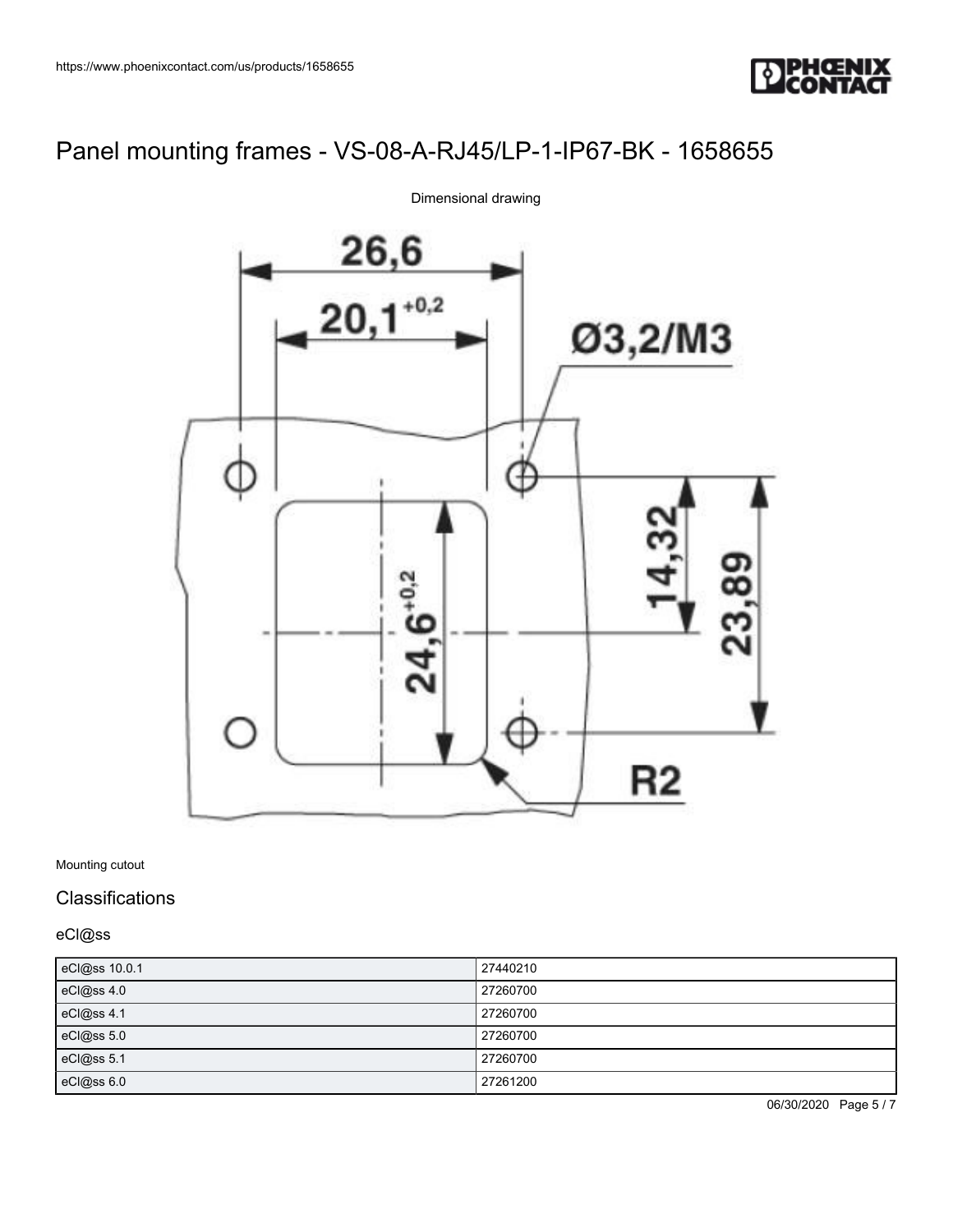

### **Classifications**

#### eCl@ss

| eCl@ss 7.0 | 27440210 |
|------------|----------|
| eCl@ss 8.0 | 27440210 |
| eCl@ss 9.0 | 27440210 |

### ETIM

| <b>ETIM 2.0</b> | EC000764 |
|-----------------|----------|
| <b>ETIM 3.0</b> | EC001121 |
| ETIM 4.0        | EC002310 |
| <b>ETIM 5.0</b> | EC002310 |
| <b>ETIM 6.0</b> | EC002310 |
| ETIM 7.0        | EC002310 |

#### UNSPSC

| UNSPSC 6.01          | 31261501 |
|----------------------|----------|
| <b>UNSPSC 7.0901</b> | 31261501 |
| <b>UNSPSC 11</b>     | 31261501 |
| <b>UNSPSC 12.01</b>  | 31261501 |
| <b>UNSPSC 13.2</b>   | 39121421 |
| UNSPSC 18.0          | 39121421 |
| UNSPSC 19.0          | 39121421 |
| UNSPSC 20.0          | 39121421 |
| <b>UNSPSC 21.0</b>   | 39121421 |

### Approvals

#### Approvals

| Approvals    |  |
|--------------|--|
| EAC          |  |
| Ex Approvals |  |

#### Approval details

Г

| EAC | EAC | B.01742 |
|-----|-----|---------|
|-----|-----|---------|

06/30/2020 Page 6 / 7